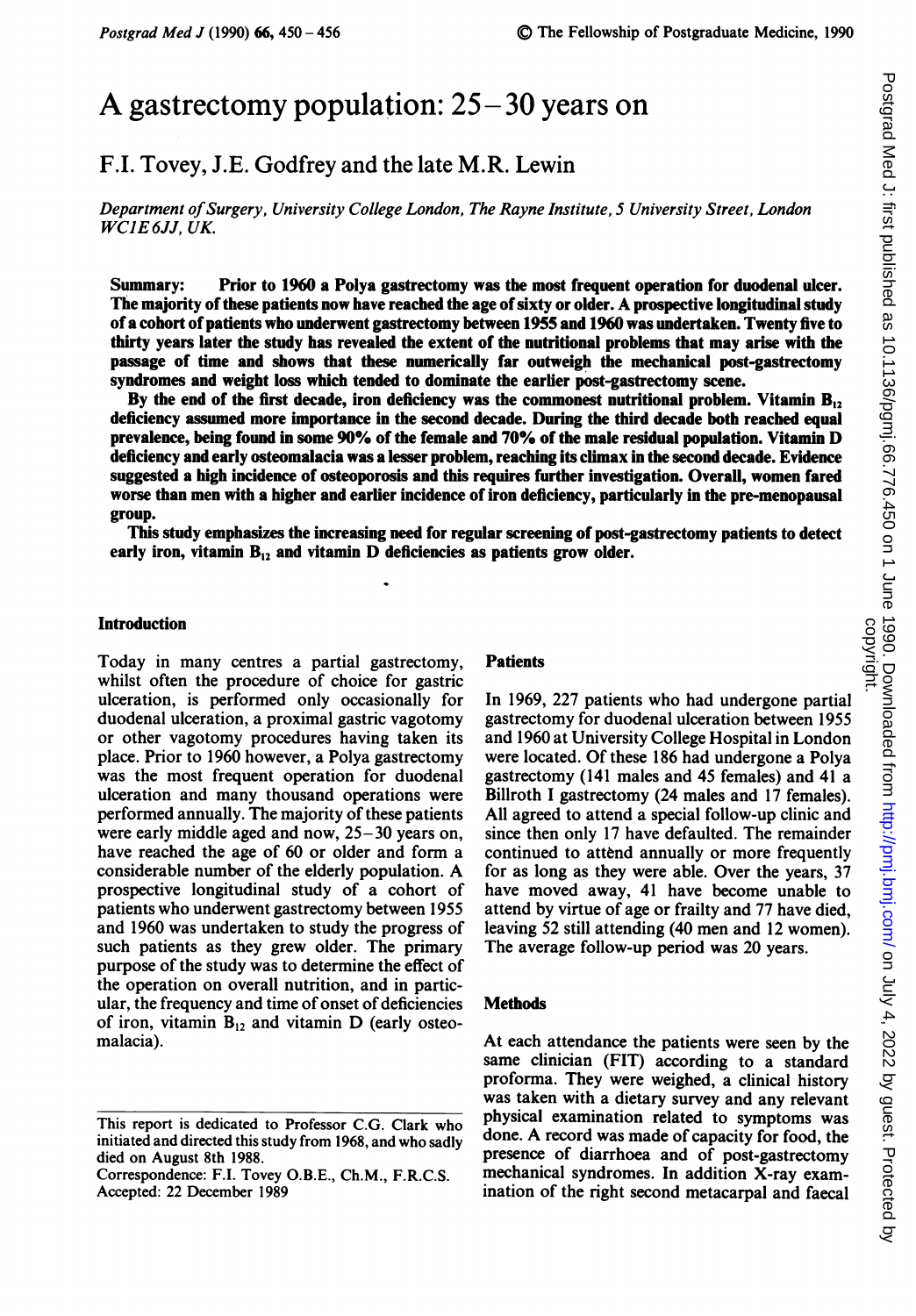fat determinations were done on certain patients as mentioned later. Blood was taken for the following investigations: (1) full blood count; (2) serum iron and total iron binding capacity (TIBC) unless under treatment for iron deficiency; (3) serum  $B_{12}$ unless under treatment for vitamin  $B_{12}$  deficiency; (4) serum calcium, phosphate and alkaline phosphatase; (5) serum proteins (total, albumin and globulin).

These were aimed at the early detection of deficiencies of iron, vitamin  $B_{12}$ , prior to any anaemia and of vitamin D before the development of clinical osteomalacia.

## Weight loss

Patients who were of ideal weight for age and height according to standard life tables before operation,' and those who were below ideal weight pre-operatively but regained their ideal weight after operation were regarded as normal. Patients who had lost weight pre-operatively and remained so post-operatively and those of normal weight preoperatively who lost weight post-operatively were regarded as showing weight loss, the weight loss persisting throughout the follow-up despite dietary advice. Sustained post-operative fall of up to 4.5 kg was regarded as a moderate weight loss and above this as a severe weight loss.

## Capacity for food

Persistent changes in the capacity for food were recorded. A moderately reduced capacity was regarded as being able to take half to one-third of what the patient would normally expect to eat at a meal, and severe as one-third or less.

#### Post-gastrectomy mechanical syndromes

These were classified as: (1) small stomach syndrome: patients who had reduced capacity for food associated with epigastric discomfort and vomiting accompanying any excessive intake of food. (2) Early dumping: symptoms of faintness, sweating and tiredness with hypotension 15-20 minutes after food. (3) Late dumping: symptoms as above, 30-40 minutes after food. (4) Bilious vomiting: bilious regurgitation or vomiting of bile after food.

## Diarrhoea

Diarrhoea was classified as intermittent or continuous, and as moderate (up to 3 loose stools a day) or severe (more than 3 loose stools a day).

#### Steatorrhoea

At the first attendance all patients with diarrhoea and additional patients who were willing were investigated for faecal fat output using cuprous thiocyanate as a continuous marker' making a total of 158.

Mild steatorrhoea was regarded as an output of 6- 12 g fat per day, and severe steatorrhoea as over 12g.

#### Iron deficiency

Iron deficiency was defined as an iron saturation of less than 16%. A rise in TIBC often preceded <sup>a</sup> fall in serum iron by 3-4 months, and again the development of hypochromic anaemia occurred only after the iron saturation had fallen below 16% several months previously. This sequence enabled the detection of iron deficiency well before the appearance of any anaemia.<sup>3,4</sup>

## Vitamin  $B_{12}$  deficiency

Vitamin  $B_{12}$  deficiency was diagnosed when two separate bioassay estimations showed a value of less than  $150$  pg/ml.<sup>4</sup> In most patients the fall in serum  $B_{12}$  preceded any macrocytosis, neutrophil shift or anaemia.

## Vitamin D deficiency

Vitamin D deficiency and early subclinical osteomalacia were more difficult to determine.<sup>5-7</sup> Patients with a rising serum alkaline phosphatase, in whom liver disease, Paget's disease, bone secondaries or recent osteoporotic fractures had been excluded, were considered as possible cases of early osteomalacia. Initially bone biopsies were done on such patients but the availability of the expertise required to detect very early osteomalacia by the measurement of osteoid seams and calcification fronts was very limited. After 1974 additional information was obtained from a 24 hour urinary calcium output (below 2 mmol/24 h) when practicable on an outpatient basis and by serum alkaline phosphatase iso-enzyme electrophoresis showing that the enzyme was bony in orgin. Plasma vitamin D levels were often equivocal. In suspected cases <sup>a</sup> therapeutic trial was given of calcium and vitamin D (BPC) tablets, 8/day for <sup>a</sup> period of <sup>3</sup> months. If the serum alkaline phosphatase fell to normal it was regarded as indicative of osteomalacia and a maintenance dose of <sup>6</sup> calcium and vitamin D tablets was continued.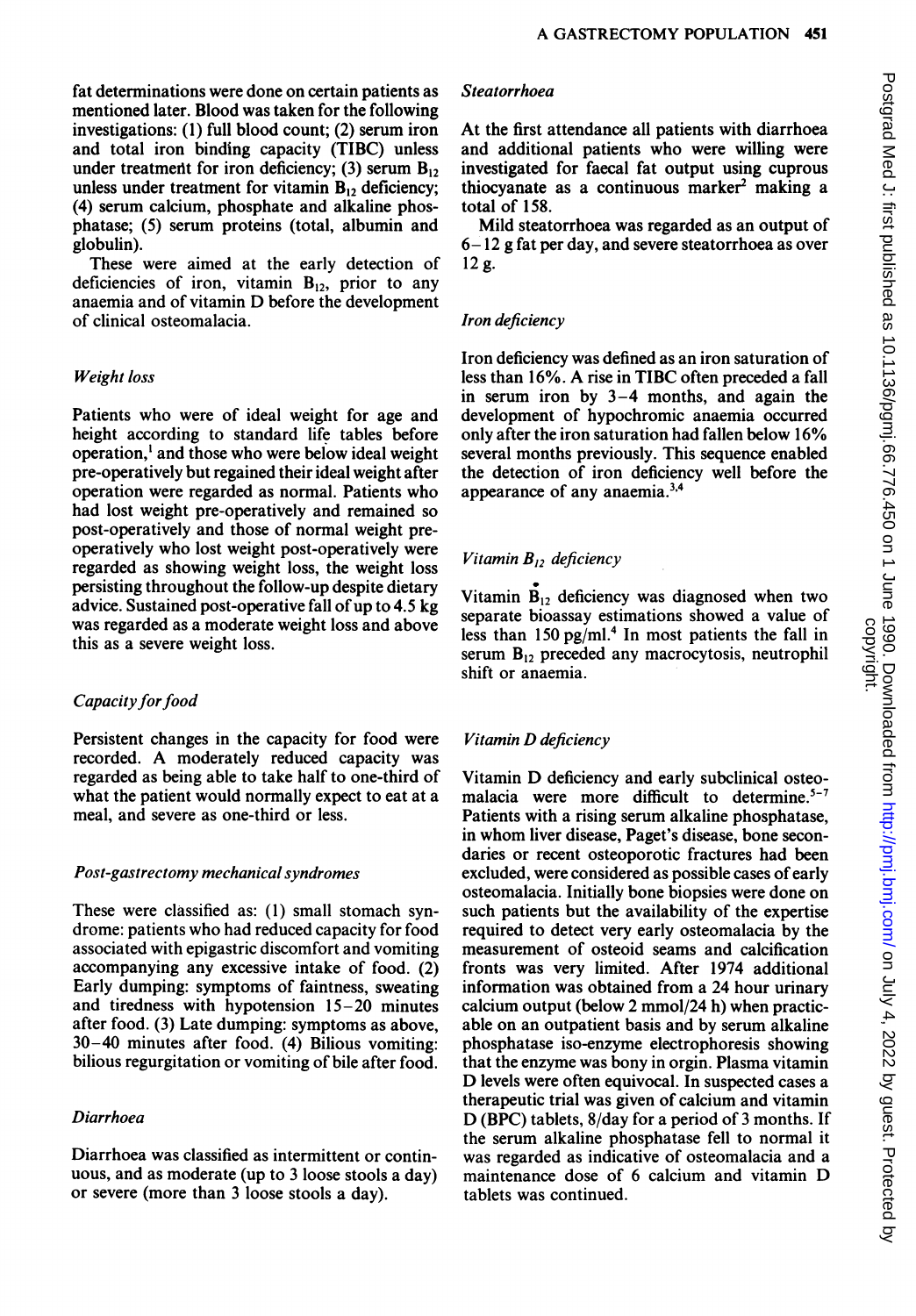## **Osteoporosis**

Initially most of the patients were screened for any degree of osteoporosis in excess of normal changes for their age. This was attempted by calculating the Exton-Smith index of bone density from measurement of a standard X-ray of the second right metacarpal and identifying those below the ten percentile line for age and sex.8 In 1969, 216 patients were X-rayed. This was repeated on 147 in 1974 and on 82 patients in 1982.

## Statistical methods

The results were expressed as percentage incidences and statistically analysed by the Chi square test with a Yates correction where appropriate or by the Fisher Exact test.

## **Results**

## Weight loss, capacity for food and post-gastrectomy syndromes

Following a  $1-2$  year settling-in period after the operation there was little change in the patients' age-adjusted weight status (Table I) or in their capacity for food. There were only a few patients whose diet was grossly deficient and in whom dietary advice resulted in a weight increase. Weight loss bore a close relationship to capacity for food and post-gastrectomy mechanical syndromes.

A moderately reduced capacity was found in 26% of males and 37% of females and a severely reduced capacity in 13% and 32% respectively. Post-gastrectomy syndromes did not feature any more in the group with moderately reduced capacity than in the whole series, but 88% of those with severely reduced capacity had mechanical syndromes.

Table <sup>I</sup> Overall incidence of persistent weight loss in patients after Billroth <sup>I</sup> or Polya gastrectomy with a M/F distribution stratified by degree of weight loss

| Weight loss parameterst |                      | <b>Billroth I</b><br>24M/17F | Polya<br>141M/45F |  |  |
|-------------------------|----------------------|------------------------------|-------------------|--|--|
| weight loss             | Overall incidence of | 39.0%                        | 35.5%             |  |  |
| Moderate                |                      | 34.1%                        | 28.0%             |  |  |
| <b>Severe</b>           |                      | 4.9%                         | 7.5%              |  |  |
| Male                    | Moderate             | 37.5%                        | 22.0%             |  |  |
|                         | Severe               | 4.2%                         | 6.4%              |  |  |
| <b>Female Moderate</b>  |                      | 29.4%                        | 46.7%*            |  |  |
|                         | <b>Severe</b>        | 5.9%                         | 11.1%             |  |  |

tModerate weight loss <4.5 kg; severe weight loss  $>$  4.5 kg; \*P  $<$  0.005 for male vs female for moderate weight loss in Polya group

Table II shows the incidence of post-gastrectomy syndromes. These became manifest soon after operation and tended to persist. They became a much smaller problem numerically later on than iron or vitamin  $B_{12}$  deficiency.

## Steatorrhoea and diarrhoea

Mild steatorrhoea  $(6 - 12$  g fat per day) was present in 14% and severe steatorrhoea ( $> 12$  g fat per day) in 20% of those investigated. There was no difference in the overall incidence of steatorrhoea between the Polya (37%) and the Billroth 1 (24%) groups of patients except that none of the Billroth I patients had severe steatorrhoea.

The pattern of diarrhoea when present remained consistent throughout the follow-up. None of the Billroth <sup>I</sup> patients complained of continuous diarrhoea but this was present in 5% of the Polya group, being a major problem in one male patient (0.5%). Moderate steatorrhoea was found in 20%

| Post-gastrectomy             | Overall    | Polya      | <b>Billroth I</b> | Polya vs          |
|------------------------------|------------|------------|-------------------|-------------------|
| M/F                          | 165M/62F   | 141M/45F   | 24M/17F           | <b>Billroth I</b> |
| Male                         | 15.2%      | 7.0%       | 4.2%              | <b>NS</b>         |
| Female                       | $35.5\%$ * | 33.3%++    | $41.2%$ *         | <b>NS</b>         |
| Male                         | 12.7%      | 3.5%       | 8.3%              | <b>NS</b>         |
| Female                       | $30.6\%$ * | $33.3\%**$ | 23.5%             | <b>NS</b>         |
| Male                         | 1.8%       | 1.4%       | 4.2%              | <b>NS</b>         |
| Female                       | 4.8%       | 6.7%       | $0\%$             | NS                |
| <b>Bilious vomiting Male</b> | 8.5%       | 8.5%       | 8.3%              | <b>NS</b>         |
| Female                       | 17.7%      | 24.4%      | 0%                | P < 0.02          |
|                              |            |            |                   |                   |

Table II Percentage incidence of post-gastrectomy syndromes

\*P  $\leq$  0.001, \*\*P  $\leq$  0.01,  $\uparrow$  P  $\leq$  0.02,  $\uparrow$  P  $\leq$  0.05 for males vs females overall and in the two gastrectomy groups.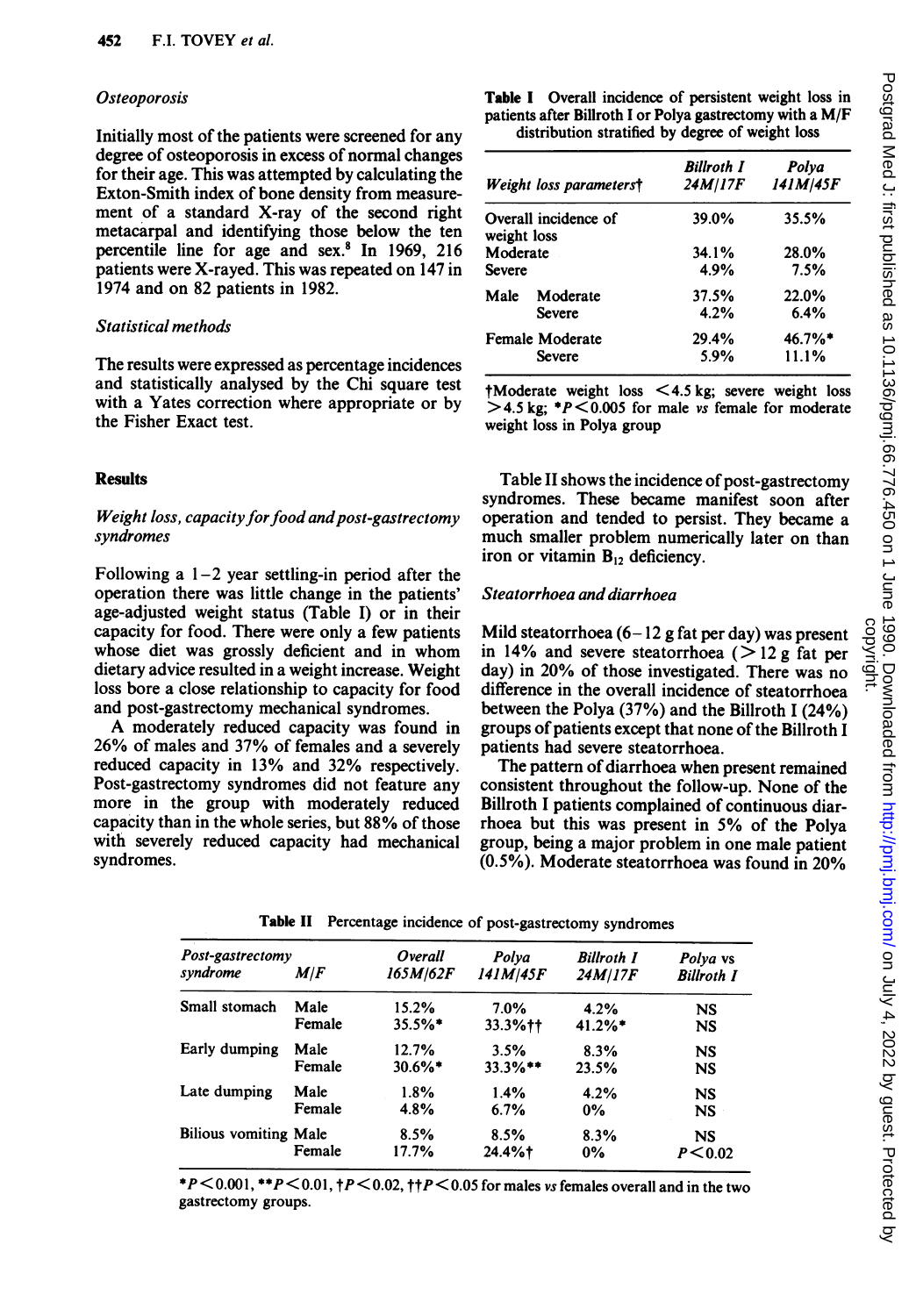and severe steatorrhoea in 50% of patients with continuous diarrhoea.

Sixty six per cent of patients with severe steatorrhoea lost weight, the loss being severe in 20%.

#### Iron,  $B_{12}$  and vitamin D deficiencies

Interim reports have been made previously. $3-6.9$ The updated prevalence, allowing for patient loss at different times, for the male and female groups is shown in Table III and illustrated in Figure 1. There was no difference between Polya and Billroth <sup>I</sup> gastrectomies in either sex. It will be seen that iron deficiency occurred much earlier than  $B_{12}$  deficiency, appearing in many patients during the first 10 years after operation.  $B_{12}$  deficiency developed mostly 10 to 20 years after operation and slowly increased to equal iron deficiency by the end of 25 to 30 years,<sup>3,4,6</sup> when approximately 70% of men and 90% of women had developed either iron or  $B_{12}$  deficiency, the deficiencies being combined in 51% and 79% respectively. Vitamin  $B_{12}$  deficiency had no relationship to deficient vitamin  $B_{12}$  intake.

In men, the incidence of iron deficiency was higher in patients showing weight loss ( $P \le 0.02$ ), or reduced capacity for food ( $\bar{P}$  < 0.05), but these differences were not seen in the women. The incidence of vitamin  $B_{12}$  deficiency, although higher in those patients showing weight loss ( $P \le 0.01$ ), was unrelated to capacity for food or mechanical syndromes in either sex except that it was marked in patients with symptoms of bile reflux (33% vs 10% at 20 years,  $P \le 0.01$ ).

Iron deficiency was treated with ferrous gluconate 300 mg thrice daily for  $2-3$  months to restore the iron stores and then a maintenance dose of 300 mg daily was given to prevent recurrence.

Experience showed that ferrous gluconate was the best tolerated and best absorbed iron preparation in gastrectomy patients. Vitamin  $B_{12}$  deficiency was treated by intramuscular injections of  $1000 \mu g$  of hydroxocobalamin in alternative months.

A much smaller number of patients developed vitamin D deficiency, and this had become apparent in many patients during the first 10 years after operation.<sup>5-7</sup> It occurred in  $14/185$  (7.5%) of Polya and 3/41 (7.3%) of Billroth <sup>I</sup> gastrectomies and was predominantly a problem of female patients  $(F:M = 19\% : 4\%)$ . Aversions to fat, including butter, milk or eggs were common after gastrectomy, especially in women patients and it is probable that these aversions combined with steatorrhoea contributed to the vitamin D deficiency. Fourteen of the 17 patients with early osteomalacia had faecal fat estimations. Mild steatorrhoea was found in 4 (28%) and severe steatorrhoea in 7 (50%), the respective figures for the whole series being 14% and 20% (vide supra).

#### **Osteoporosis**

The results have been published earlier,<sup>9</sup> osteoporotic changes being present in the second right metacarpal in excess of normal ageing in those examined in 24%, 20%, 22% of men and 35%, 51%, 86% of women in 1969, 1974 and 1982 respectively.

#### Sex differences

From most aspects women patients seemed to do less well than men patients. There was a much higher incidence of severely reduced capacity for food, post-gastrectomy mechanical syndromes and

|  |  |  |          | Table III Prevalence of iron or $B_{12}$ deficiency or osteomalacia in male and female |  |  |
|--|--|--|----------|----------------------------------------------------------------------------------------|--|--|
|  |  |  | patients |                                                                                        |  |  |

|                               | 1969                  | 1978      | 1982                 | 1984       | 1988     |
|-------------------------------|-----------------------|-----------|----------------------|------------|----------|
| <b>Gastrectomy population</b> |                       |           |                      |            |          |
| Total                         | 227                   | 141       | 91                   | 79         | 52       |
| Male                          | 165                   | 99        | 64                   | 59         | 40       |
| Female                        | 62                    | 42        | 27                   | 20         | 12       |
| Iron deficiency               |                       |           |                      |            |          |
| Male                          | $31.5\%$ <sup>*</sup> | 61.6%     | 48.4%                | 62.7%      | 67.5%    |
| Female                        | 61.3%                 | 59.5%     | 59.3%                | 80%        | 91.7%    |
| $B_{12}$ deficiency           |                       |           |                      |            |          |
| Male                          | 3.0%                  | 19.2%     | 48.4%                | 59.3%++    | 70%      |
| Female                        | 0%                    | 28.6%     | 59.3%                | 90%        | 83.3%    |
| <i><b>Osteomalacia</b></i>    |                       |           |                      |            |          |
| Male                          | $1.8%$ †              | $4.0\%$ * | $3.1\%$ <sup>*</sup> | $1.7\%$ ** | $0\%$ ** |
| Female                        | 11.3%                 | 26.2%     | 29.6%                | 25%        | 33.3%    |

\*P<0.001, \*\*P<0.005,  $p$  <0.01,  $p$  +P <0.025 for males vs females.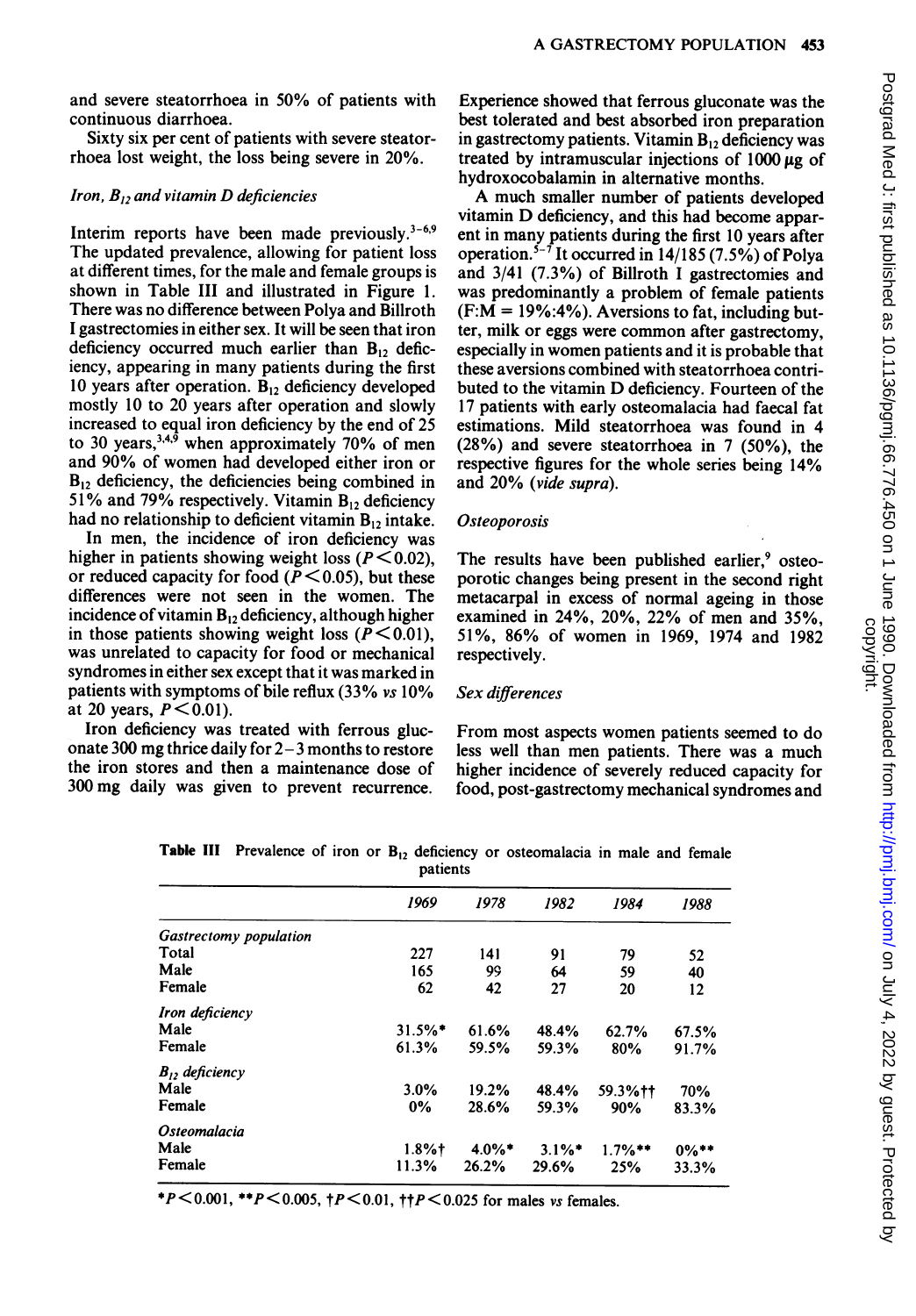

**Figure 1** Prevalence of iron and  $B_{12}$  deficiency and osteomalacia in male and female patients

aversions in the female patients. They fared worse also with regard to the incidence of iron and vitamin  $B_{12}$  deficiency and even more markedly in the occurrence of vitamin D deficiency (Table III and Figure 1). The onset of iron deficiency appeared much earlier in the women patients, particularly in those who were pre-menopausal at the time of operation; it developed during the first 20 years in 81% (22/27) of the pre-menopausal compared with 63% (22/35) of the post-menopausal women.

#### **Discussion**

This study is unique in that it presents a continuous prospective follow-up of a gastrectomy population over  $25 - 30$  years and was aimed principally at the detection and treatment of iron,  $B_{12}$  and vitamin D deficiencies before the development of anaemia or clinical osteomalacia. Previous studies have been reviewed by Fischer,<sup>10,11</sup> who himself did a retrospective study of 1,025 Polya patients in 1977 22-30 years after operation, of whom he traced 423 patients.

The reported incidence of iron deficiency with anaemia varied from 5% to 62% in <sup>11</sup> studies reviewed by Fischer and from this present study it is apparent that this figure must vary according to the duration of follow-up. No other reports have shown a rising prevalence at different periods after gastrectomy of iron deficiency prior to the development of anaemia, this prevalence rising to 91.7% in females and 67.5% in males after 25 years. In comparison Small<sup>12</sup> (quoting Allan) reported that the prevalence of iron deficiency anaemia remained steady at 15-18% over a 20 year period.

Iron deficiency has been reported as occurring

more frequently when the duodenum has been bypassed'3 but no difference was seen in this series between Billroth <sup>I</sup> and Polya gastrectomies.

Iron deficiency anaemia following a gastrectomy may be the result of several factors. One factor is the reduction of acid and pepsin secretion thus reducing the conversion of ferric to the more easily absorbed ferrous iron and of organic to inorganic iron. This is enhanced by uncontrolled rapid emptying which also allows the rapid passage over  $\equiv$ the principal sites of absorption in the duodenum and upper jejunum. Rapid emptying results in post-gastrectomy mechanical syndromes and reduced capacity for food and therefore one would expect a higher incidence of iron deficiency in such patients. This was demonstrated in the male patients but surprisingly not in the female patients in whom the onset was earlier, bearing a relationship to age at the time of operation and being more, though insignificantly so, in the pre-menopausal (81%) than in post-menopausal patients (63%).

Vitamin  $B_{12}$  deficiency was reported as occurring in 10-50% of patients after gastrectomy in 7 studies reviewed by Fischer although he found none in his own series. Buxton'4 reviewing <sup>43</sup> patients found an incidence of 56% at <sup>10</sup> years and 81% at <sup>15</sup> years, reporting that the earliest onset was  $5\frac{1}{2}$  years after operation. Deller and Witts<sup>15</sup> reported a sharp fall in  $B_{12}$  levels for the first 6 years which then levelled off. This series shows a rising prevalence with length of time after operation rising to 83.3% in women and 70% in men after 25 years.

Vitamin  $B_{12}$  deficiency is related to stomach loss and not to uncontrolled emptying. It is enhanced by gastritis due to bile reflux. Another possible factor is competition for vitamin  $B_{12}$  from bacterial

copyright.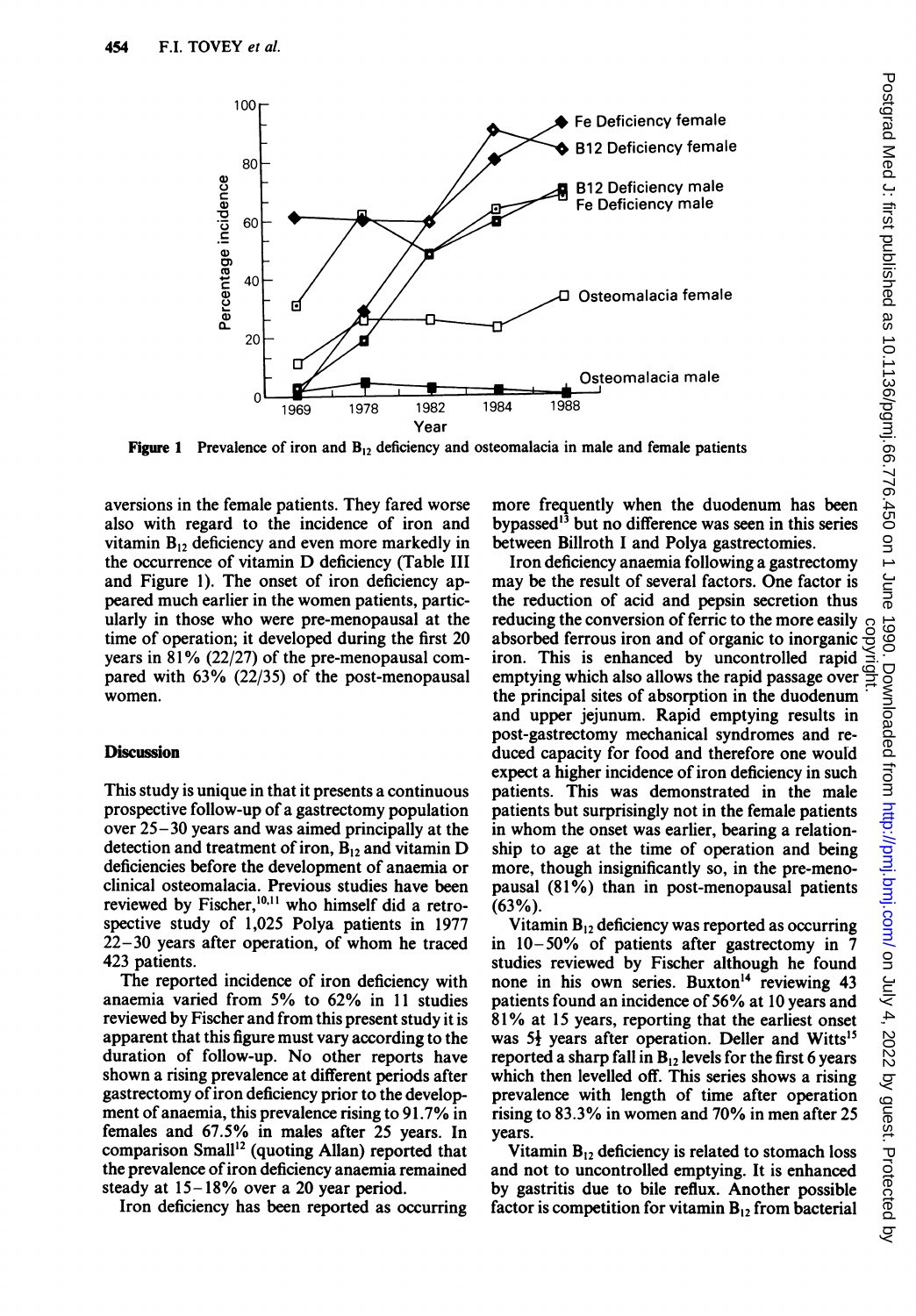colonization of the afferent loop. The first two causes are demonstrated in this series by the absence of any relationship between capacity for food which is an index of uncontrolled emptying and by the significantly higher incidence in patients with symptoms of bile reflux. The incidence, however, was similar following Billroth <sup>I</sup> and Polya gastrectomies suggesting that the presence of a blind afferent loop is of lesser importance.

Most previous reports of post-gastrectomy osteomalacia have been concerned with clinical osteomalacia. Morgan and colleagues $16,17$  reported on the value of serum alkaline phosphatase estimations in the detection of osteomalacia. The detection of early or subclinical osteomalacia is obviously of great value in preventing the later onset of distressing pain and stress fractures, and this study shows the benefit of screening for an unexplained rise in serum alkaline phosphatase of bony origin and the value of a therapeutic trial of vitamin D and calcium to confirm <sup>a</sup> diagnosis.

It has long been suspected that osteoporosis in advance of normal ageing could be a major problem after gastrectomy.<sup>18</sup> Morgan and colleagues<sup>16,17</sup> found a reduced cortical width in the mid point of the second right metacarpal in 11% of patients between the ages of  $40-59$  more than 10 years after gastrectomy and in 28.5% of those aged over 60, the onset being earlier in women. More recently Paakkonen and colleagues<sup>19</sup> described a significant reduction in bone density using the Am gamma ray attenuation method in all of 18 Billroth <sup>I</sup> and 19 Polya gastrectomy patients examined 24-29 years after operation. The Exton-Smith formula<sup>8</sup> for detecting osteoporosis based on measurements of the second right metacarpal has been superseded by more sophisticated methods such as photon absorptiometry and quantitative computerized tomography which were not available to us at the time of this study. It needs to be remembered that osteoporosis is another important effect of gastrectomy and its magnitude needs to be determined and further studies are now in progress. Unfortunately no adequate preventive or therapeutic treatment is yet available.

The association between steatorrhoea and weight loss has been well documented and reviewed by Hillman.<sup>20</sup> Steatorrhoea is a major factor in vitamin D deficiency and reduced calcium absorp-

#### References

- 1. Kemsley, W.F.F., Billewicz, W.Z. & Thomson, A.M. A new weight for height standard based on British anthropometric data. Br J Preventive Soc Med 1962, 16: 189-195.
- 2. Lee, M.F., Temperley, J.M. & Dick, M. Estimation of faecal fat excretion using cuprous thiocyanate as a continuous marker. Gut 1969, 10: 754-759.
- 3. Tovey, F.I. & Clark, C.G. Anaemia after partial gastrectomy: a neglected curable condition. Lancet 1980, i: 956-958.

tion. Paakonen and colleagues'9 report of a 25% incidence after 10 years. In this series the occurrence of severe steatorrhoea ( $> 12$  g/day) only in Polya and not in Billroth <sup>I</sup> patients suggests that the loss of duodenal continuity is important. The presence of an afferent loop results in both pancreatico-cibal asynchrony with a delay in pancreatic enzymes reaching the food during its passage down the small intestine<sup>21</sup> and also the inactivation of the lipase from bacterial contamination in the  $loop.<sup>22</sup>$ 

The incidence of weight loss and of postgastrectomy syndromes presented early on during this study corresponded with that of other series. $^{11,12,\tilde{2}3-25}$  In the course of time they became a much smaller problem numerically than iron and vitamin  $B_{12}$  deficiencies.

In conclusion, this study demonstrates the increasing prevalence particularly of iron and of vitamin  $B_{12}$  deficiency in a gastrectomy population, reaching approximately 75% in 20-30 years. This stresses the importance of regular screening for both iron saturation and vitamin  $B_{12}$  levels to anticipate the development of severe deficiency, the importance of this rising with passing years. In addition, at the end of the first decade any unexplained joint or bone pains, or pathological fractures may be a result of osteomalacia, and this again can be anticipated by regular screening of serum alkaline phosphatase with further investigation of those patients with rising levels. $5.6$ 

It is important now that gastrectomy is performed less frequently, not to forget the large number of gastrectomy patients still alive in whom late nutritional deficiencies may develop. These patients should be annually screened and the need for this increases in importance with advancing age.

#### Acknowledgements

We acknowledge our indebtedness to Professor M. Hobsley in preparing the final draft. In addition, this study would not have been possible without the enormous efforts of Dr Michael Lee from 1969 to 1971 in abstracting case records, tracing patients, organizing the survey and the faecal fat estimations.

- 4. Clark, C.G. & Tovey, F.I. Anaemia in old age following partial gastrectomy in middle age: a neglected problem. Geriatr Med Today 1982, 1: 35-39.
- 5. Tovey, F.I., Karamanolis, D.G., Godfrey, J.E. & Clark, C.G. Post-gastrectomy nutrition: methods of outpatient screening for early osteomalacia. Hum Nutr Clin Nutri 1985, 39c: 439-446.